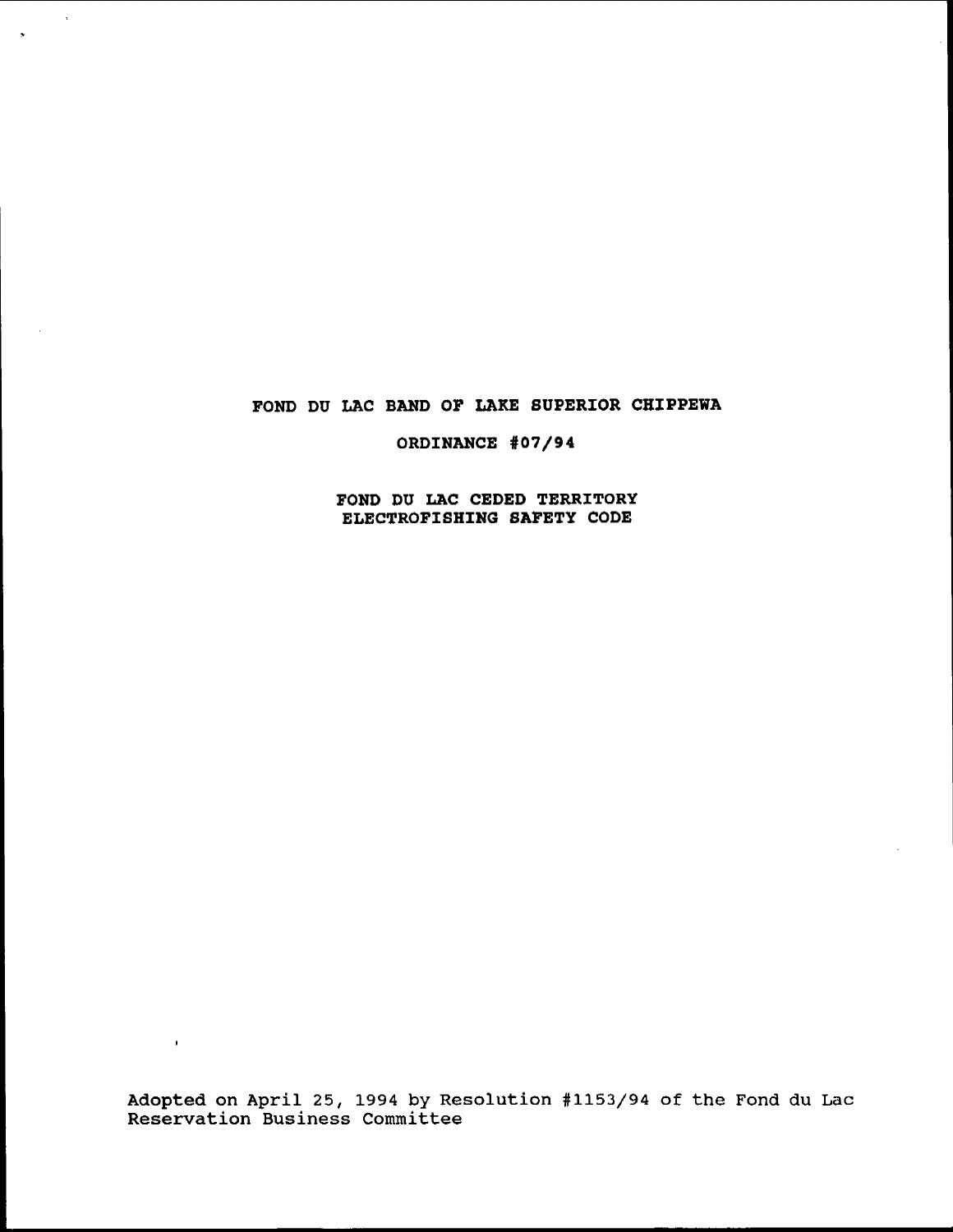#### FOND DU LAC BAND OF LAKE SUPERIOR CHIPPEWA ORDINANCE #07/94

# FOND DO LAC CEDED TERRITORY ELECTROFISHING SAFETY CODE

1.1 Authoritv. The Fond du Lac Band of Chippewa, by and through the inherent powers and authorities of the lawfully elected governing body known as the Fond du Lac Reservation Business committee, through the written laws of the Band and through the rights retained under the Treaty of September 30, 1854 between the Fond du Lac Band of Lake Superior Chippewa and the United States of America, does hereby authorize the following Electrofishing Safety Code, enacted pursuant to Resolution #1153/94, dated April 25, 1994, which shall govern electrofishing activities in all parts of the Ceded Territory, which falls within the jurisdiction of the Fond du Lac Reservation Business Committee.

This code may be subject to revision by the Fond du Lac Reservation Business Committee upon its own motion or upon recommendation by Ceded Territory biologists. Any amendment or revision shall be by resolution and shall be effective thirty (30) days after enactment of the resolution, unless specifically provided otherwise by Reservation Business committee resolution.

1.2 Purpose. To ensure the safe conduct of electrofishing<br>operations by establishing competency requirements for establishing competency requirements electrofishing operations. This code also provides guidelines for<br>the safe construction, modification, and operation of modification, electrofishing equipment.

1.3 Scope. The provisions of this code apply to all activities by Fond du Lac Reservation employees using electricity produced by gasoline powered generators/alternators or batteries to sample animals in aquatic habitats.

1.4 Policy. The Fond du Lac Reservation Business Committee recognizes the electrofishing operation as a hazardous activity for which skilled training is required.

It is, therefore, Fond du Lac Reservation policy that all personnel serving as electrofishing team leaders demonstrate knowledge of the principles and techniques of electrofishing. Team leaders will be considered knowledgeable of the principles and techniques of electrofishing upon satisfactory completion of the United States Fish and wildlife Service training course, Principles and Techniques of Electrofishing. In lieu of course completion, Fond du Lac personnel may satisfactorily demonstrate working knowledge of electrofishing and safety.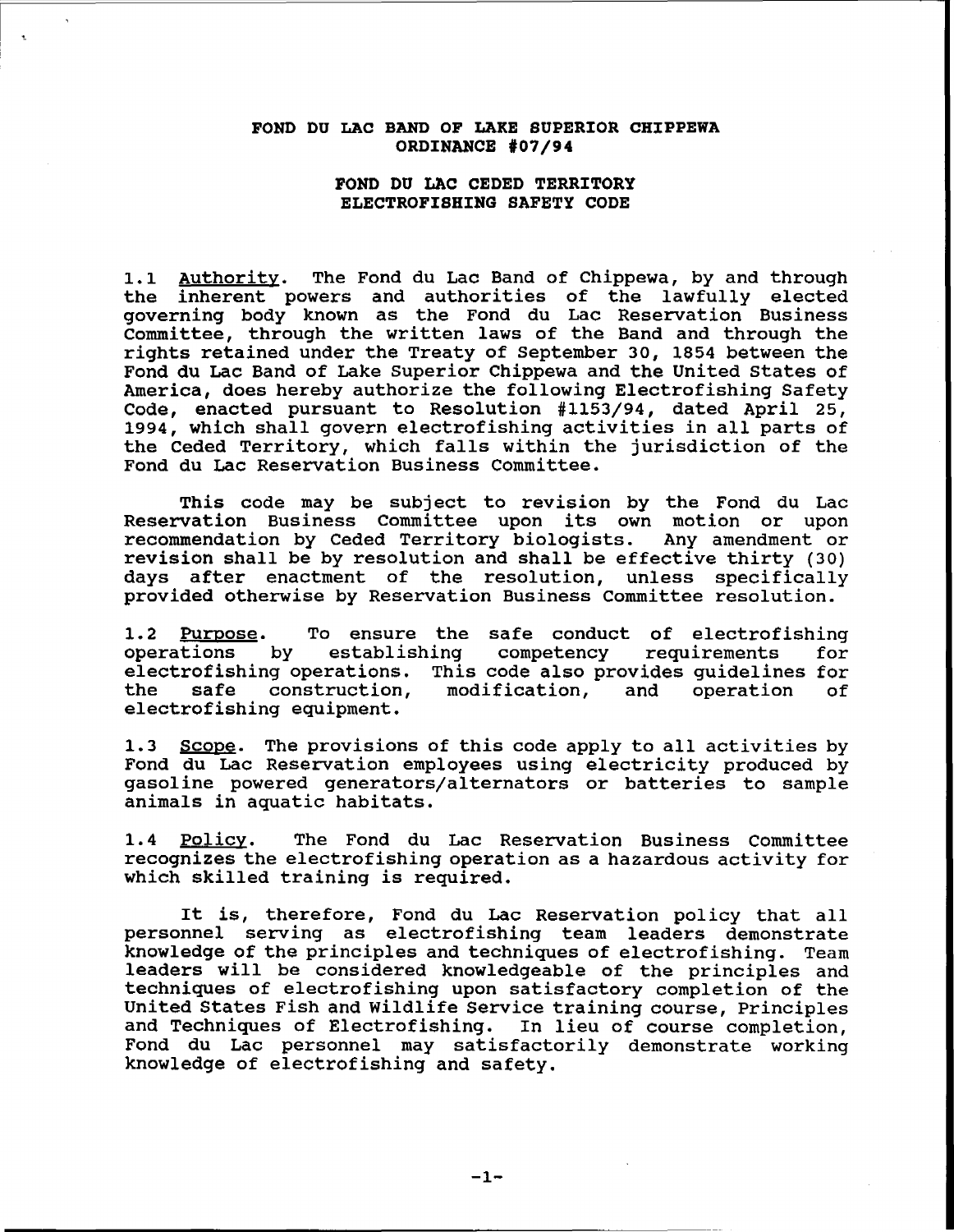#### 1.5 Definitions.

- A. Anode. The positive electrode.
- B. Bonding. The permanent joining of metallic parts to form an electrically conductive path which assures electrical continuity, with the capacity to safely conduct current.
- C. Branch circuit. The circuit conductors between the final overcurrent device protecting the circuit and the electrical load(s).
- D. Cathode. The negative electrode.
- E. Circuit breakers. A device designed to open and close a circuit by <sup>a</sup> non-automatic means, and to open the circuit automatically on the predetermined overcurrent without damage to itself when properly applied within its rating.
- F. Deadman switch. A switch which requires constant pressure to supply electrical current to the circuit.
- G. Electrofishing. The use of electricity to provide a sufficient electrical stimulus in fish to permit easy capture by netting.
- H. Electrofishing team leader. The individual in charge of the electrofishing operation. Only persons demonstrating<br>knowledge of the principles and techniques of the principles electrofishing in accordance with 1.6A can serve as electrofishing team leaders.
- I. Ground. <sup>A</sup> conductive connection, whether intentional or accidental, between an electrical circuit or equipment and the earth, or to some conducting body that serves in place of the earth.
- J. Isolation transformer. A transformer inserted into a system to separate one section of the system from undesired influences with other sections.
- K. Netter. The individual who nets the captured fish during electrofishing operations.
- L. Power control circuit. The circuit which interconnects and adjusts the power from the pulsator or generator to the electrodes.
- M. Raintight. Constructed or protected so that exposure to a beating rain will not result in the entrance of water.
- N. Variable voltage pulsator electroshocker. The device used to deliver the pulsed electric current.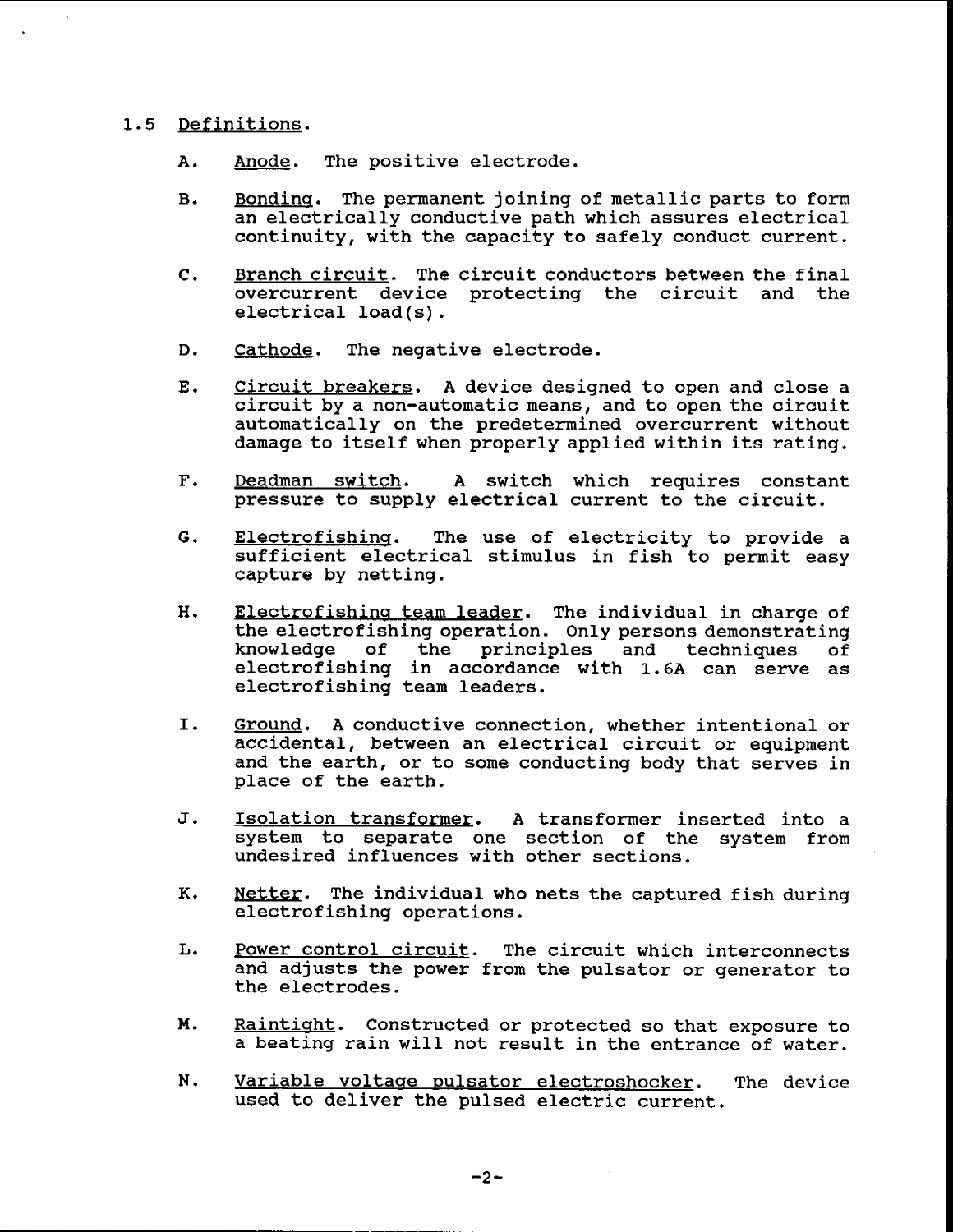- O. Watertight. Constructed so that moisture will not enter the enclosure.
- P. Weatherproof. Constructed or protected so that exposure to the weather will not interfere with successful operation.

# 1.6 Responsibilities.

- A. Electrofishing team leader. Only individuals demonstrating knowledge of electrofishing techniques can serve as electrofishing team leaders. Team leaders will be considered knowledgeable of the principles and techniques of electrofishing upon satisfactory completion of the united states Fish and wildlife Service course, Principles and Techniques of Electrofishing. In lieu of course completion, Fond du Lac personnel may completion, Fond du Lac<br>corily demonstrate working satisfactorily demonstrate working knowledge of electrofishing and safety. Training and education for electrofishing will otherwise be in accordance with<br>section 1.7. As the individuals in charge of 1.7. As the individuals in charge of electrofishing operations, team leaders will do the following:
	- (1) Identify hazardous conditions associated with proposed electrofishing operations, determine measures to protect electrofishing team members, and appropriately brief team members (see section 1. 7B) •
	- (2) Ensure that employees have and utilize the proper safety equipment.
	- (3) Ensure adequate warning is provided to the pUblic to avoid public exposure to the potential hazards of electrofishing operations.
	- (4) Ensure precautions are taken to avoid harm to pets, domestic animals, or wildlife.
	- (5) Ensure that all electrofishing operations cease and all crew members go ashore in the event of <sup>a</sup> thunderstorm.
	- (6) Ensure that only those persons necessary to conduct a safe and efficient operation, and observers being trained, engage in each electrofishing operation.
	- (7) Ensure the availability of a well-equipped, watertight first aid kit. Questions concerning the contents of the first aid kit may be directed to the Head of the Fisheries Section of the Fond du Lac Ceded Territory.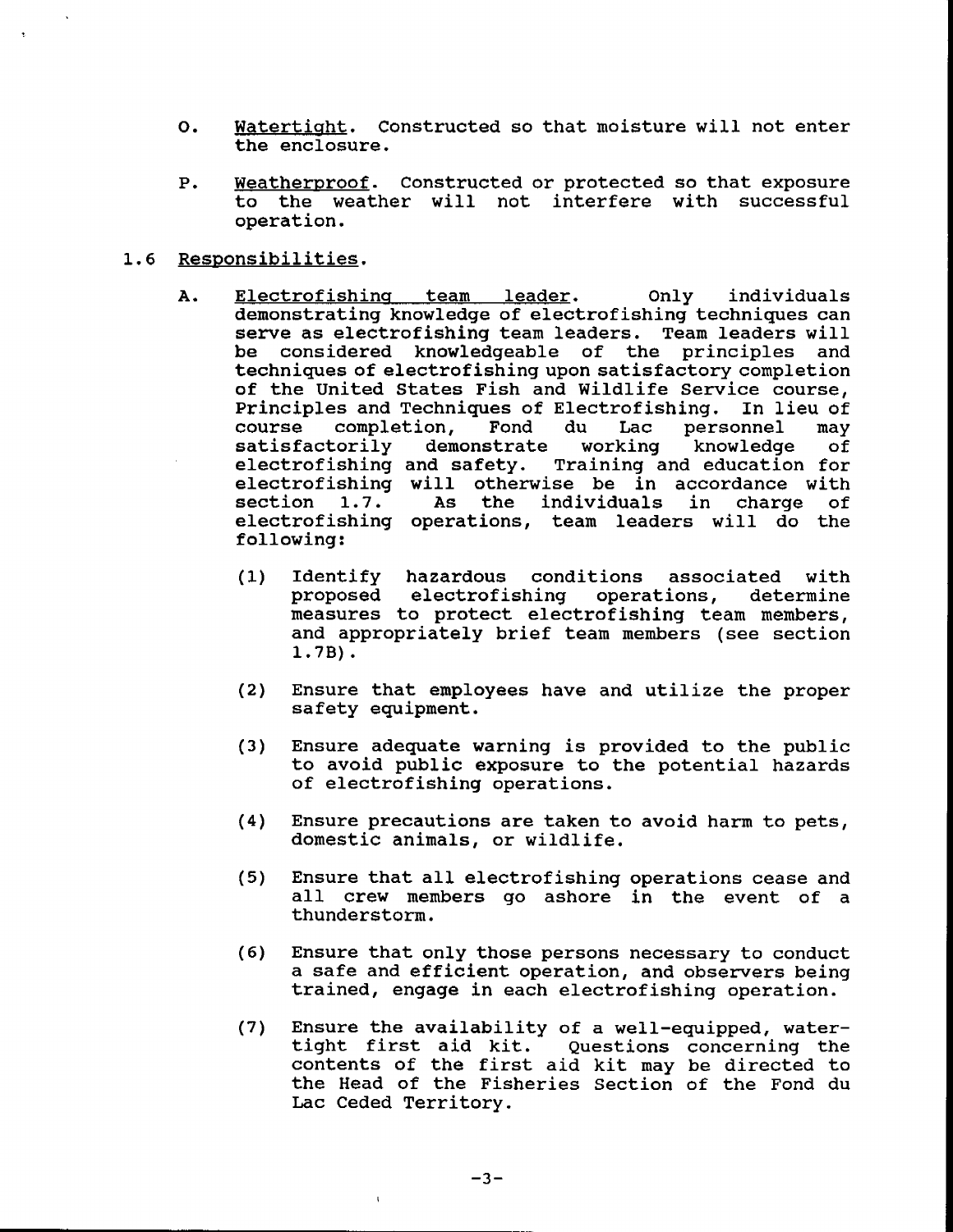- (8) The team leader should review the electrofishing considerations checklist found in Exhibit 1, and ensure the addition of specialized items to the checklist that pertain to his/her operation.
- B. Project leader. Ensure compliance with the provisions of this code.
- C. Employee. Report all potential work hazards, accidents, incidents, and job related illnesses and injuries to his/her supervisor immediately.
- 1.7 Training and education.
	- A. Team leader training and education will cover the areas identified below.
		- (1) The basic principles of electricity and transmission of current in water.
		- (2) The basic concept and design guidelines for electrofishing equipment.
		- (3) Electrofishing equipment and the equipment's capabilities, limitations, and safety features.
		- (4) The safety precautions to employ while using electrofishing equipment.
		- (5) The team leader must have <sup>a</sup> current certification in cardiopulmonary resuscitation (CPR) training and first aid. Completion of the course, principles and Techniques of Electrofishing, offered by the United states Fish and Wildlife Service, will serve to satisfy competency for factors 1, 2, 3, and 4. otherwise, the team leader will have to demonstrate knowledge in factors 1, 2, 3, and 4. <sup>A</sup> certificate from the Red Cross or other recognized institution will certify CPR and first aid training.
	- B. All members of the electrofishing crew will be briefed in the following areas:
		- (1) Hazards involved in electrofishing.
		- (2) Safe operation of electrofishing equipment.
		- (3) Basic emergency procedures for unconsciousness, and electrical shock. drowning,
		- (4) All members of the electrofishing crew will also be knowledgeable of defensive driving techniques, including towing and backing of boat trailers if an electrofishing boat is used, and safe boating operations.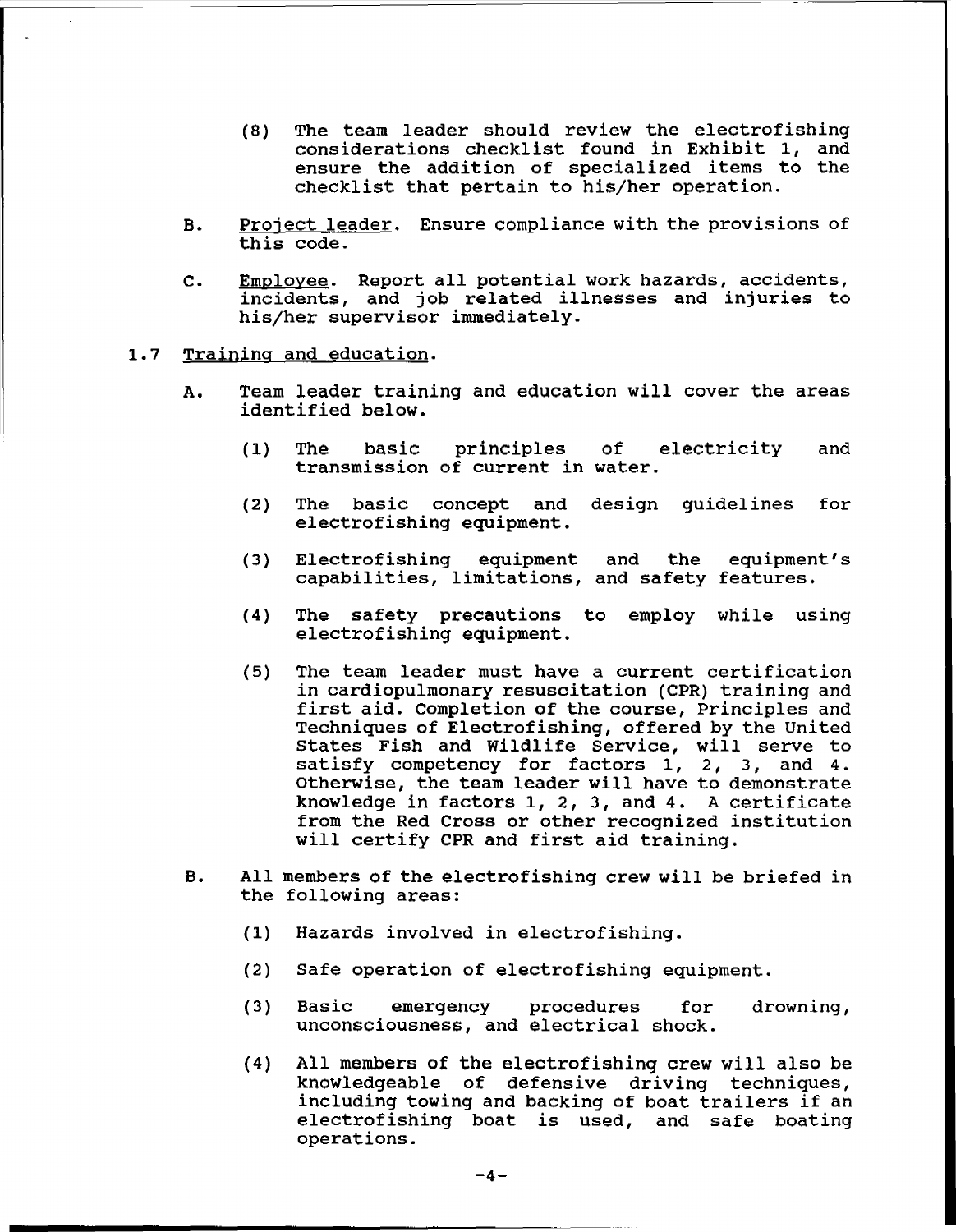# 1.8 Electrical equipment: specifications and operation.

### A. General.

- (1) Isolation transformer. AC voltage from the generator will be isolated from ground either by removing the ground strap from the generator case or by adding an isolation transformer.
- (2) Voltage. Rated voltages of insulation of conductors used to deliver output current from the pulsator to the electrodes must exceed the maximum potential voltage of the pulsator or generator by the next higher rating as follows:

Pulsator/generator Minimum insulation rating of conductor

| 250 volts    |
|--------------|
| 600 volts    |
| 900 volts    |
| 13,000 volts |
|              |

(3) Conductor size. Conductor size (i.e., current carrying wire) will be approved for rated amperage of equipment as follows:

Maximum amperage Minimum conductor size

| 10 | <b>16 AWG</b> |
|----|---------------|
| 15 | 14 AWG        |
| 20 | <b>12 AWG</b> |
| 30 | 10 AWG        |

- (4) Conductor type.
	- (a) Conductors will be of the stranded type for flexibility and be suitable for use in dampness.
	- (b) All conductors in the boat will be enclosed in conduit or liquid-tight, flexible conduit; however, appropriate heavy duty rubber cord can be used where flexibility is desired.
	- (c) Connectors used in association with flexible cords will be of the locking, waterproof type.
- (5) Connections.
	- (a) Splices in wiring will not be permitted. If connections are necessary, the rating of the connector must be the same or greater than the wire.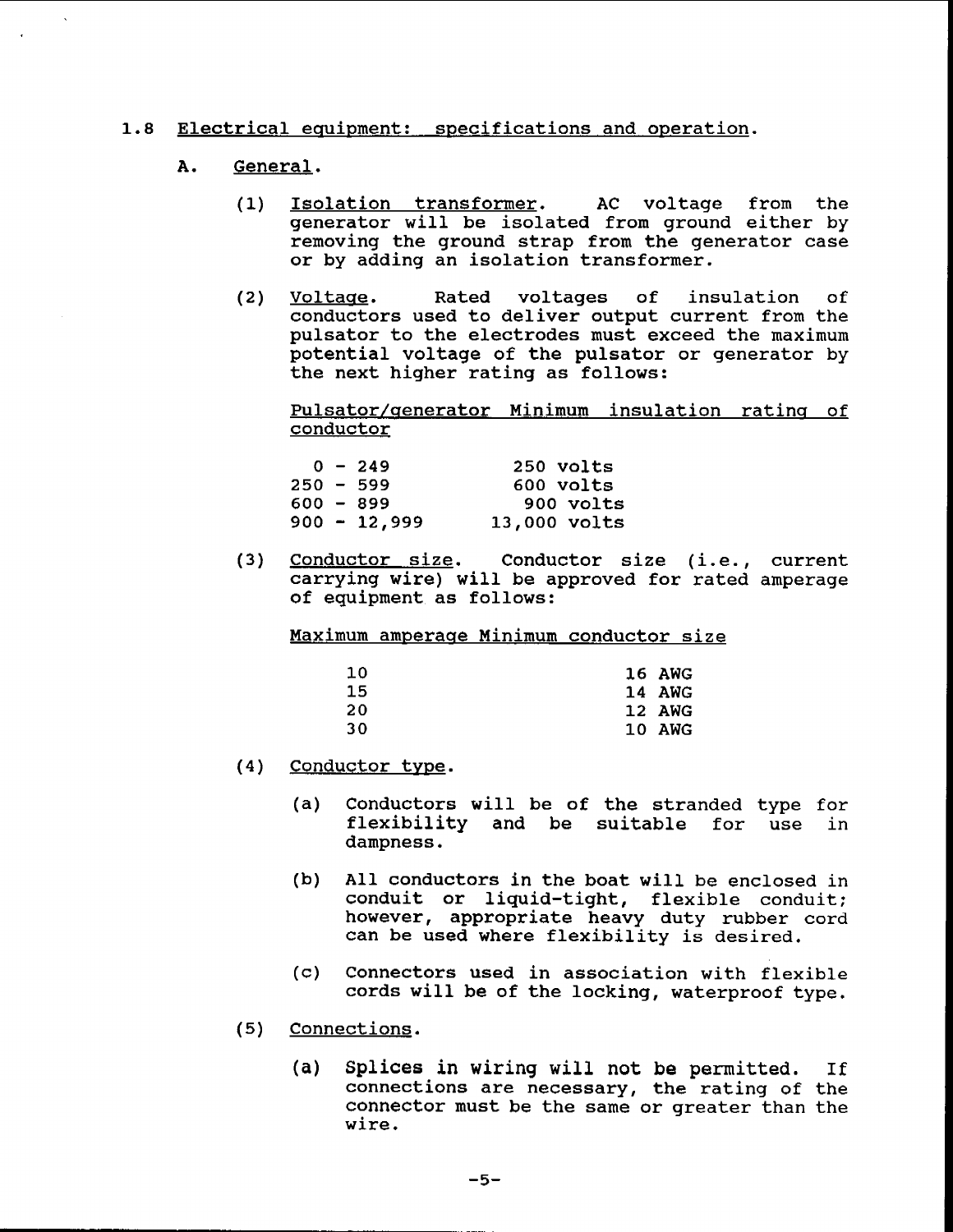- (b) All equipment will be turned off before making any connections or replacing parts.
- (6) Junction boxes. Junction boxes will be cast iron, cast aluminum, fiberglass, plastic, or rubber. All types must either be weatherproof or raintight All junction boxes switching equipment must be weatherproof. Junction boxes without switches may be raintight.
- (7) Circuit breakers.
	- (a) Power output conductors from the generator or alternator will include <sup>a</sup> circuit breaker or fuse to provide branch circuit protection.
	- (b) circuit breaker or fuses used for providing branch circuit protection will be enclosed in a weatherproof enclosure or cabinet described in the National Electric Code, Article 373-2, which states the following:

"In damp or wet locations, cabinets and output boxes of the surface type will be so placed or equipped so as to prevent moisture or water from entering and accumulating within the cabinet or output box and will be mounted so that there is at least  $\frac{1}{4}$ -inch air space between the enclosure and the wall or other supporting surface. Cabinets or output boxes installed in wet locations will be weatherproof."

- (8) Electrodes and net handles. Net handles will be constructed of a non-conductive material and will be of sufficient length to avoid hand contact with the water.
- (9) Noise. Noise levels will be maintained within the acceptable exposure of 85 dba for an 8-hour<br>exposure. Personal protective measures, such as Personal protective measures, such as use of earplugs will be allowed providing they do not interfere with communication. The purchase of sound powered headphones is recommended. This type of headphone shuts out generator and motor noise and provides clear communication between the netters and equipment operator.
- (10) Exhaust from power source. The exhaust from gasoline powered engines and generator alternators will be directed away from the equipment operator. Exposed hot pipes will be enclosed in protective screening to reduce the potential of burn exposure to crew members. The use of galvanized pipe for exhaust is discouraged due to the potential release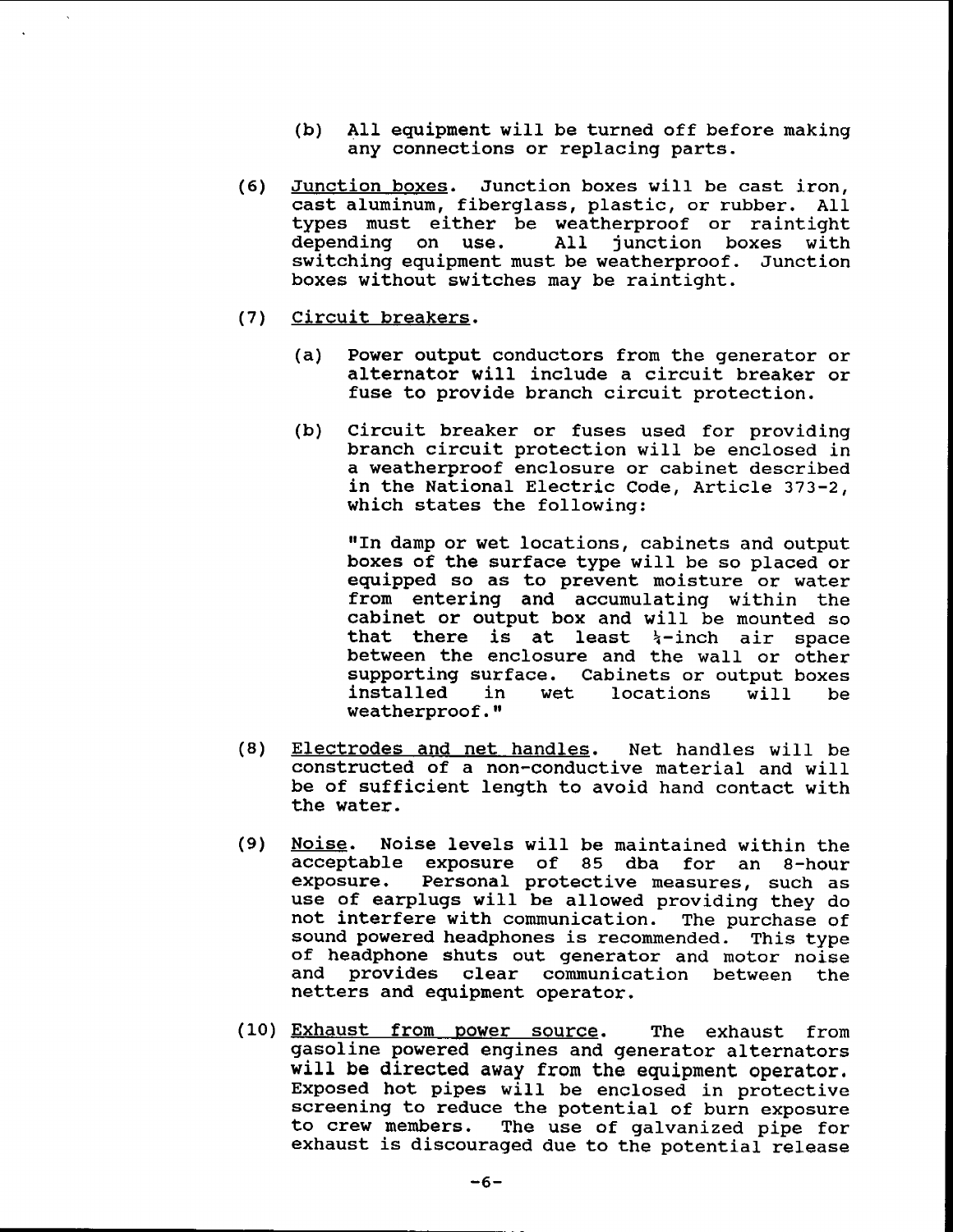of toxic gases that are produced under extreme heating conditions.

- (11) Fuel storage. Gasoline will be stored and<br>transported in approved containers. Such transported in approved containers. containers, if metal, when used for storage on metal hull boats will be grounded.
- (12) Refuelinq. To refuel the generator/alternator, all equipment will be turned off. Hot surfaces will be allowed to cool. It is recommended that all tanks be filled prior to each operation to avoid the potential for explosion or fire while refueling hot gasoline engines.
- (13) Instruction sheets. Instruction sheets for boat, equipment, and operational procedures will be enclosed in waterproof plastic and be readily available for reference at all times during the electrofishing operation.
- (14) Preventive maintenance.
	- (a) All equipment used in electrofishing will be scheduled for an annual preventive maintenance inspection. In addition, all equipment will be inspected prior to each use.
	- (b) Any equipment deficiency which may present a safety hazard will be corrected before each field operation or when equipment damage occurs during actual use.

#### B. Portable electroshockers.

- (1) Electrodes.
	- (a) Electrode handles will be constructed of a nonconductive material and be long enough to avoid hand contact with the water.
	- (b) The positive electrode (anode) used with portable electroshockers will be equipped with <sup>a</sup> pressure switch that breaks the electric current upon release.
- (2) Netter position. Netters will work beside or behind the individual with the electrofishing equipment to ensure the electrical field is well in front of both workers.
- (3) Standard safety equipment.
	- (a) All persons using portable electroshockers will wear rubber footwear which will insulate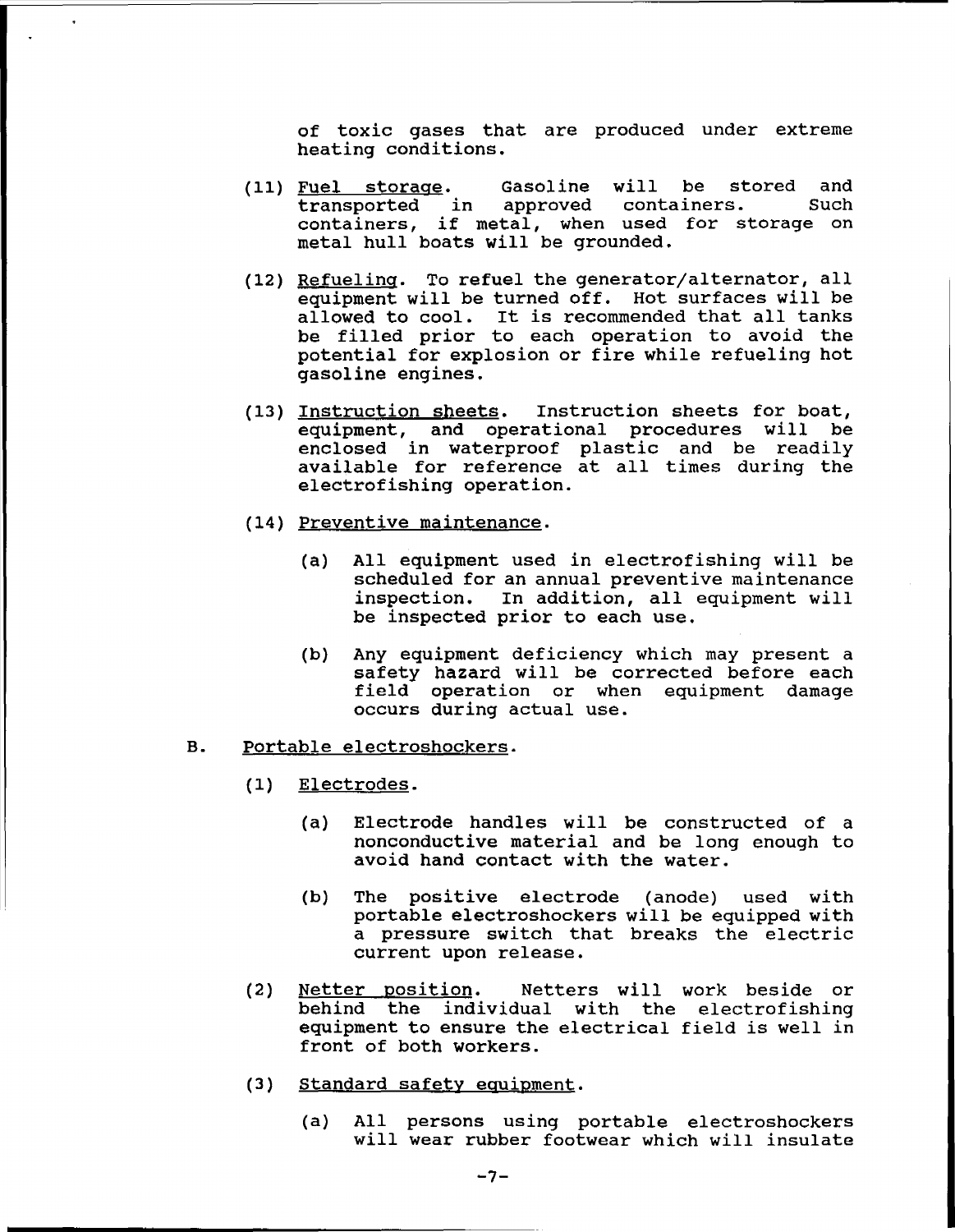the wearer from electrical shock. All footwear will be equipped with nonslip soles.

- (b) Rubber linesmen gloves, rated to the voltage being used in the electrofishing operation, will be worn. These gloves will be inspected for punctures before each use and will be replaced at adequate intervals.
- (c) Polaroid sunglasses will be worn when there is glare.
- (4) Portable electric power source.
	- (a) Batteries used as electrical power sources for backpack electroshockers will be of the gel type that will not leak when tipped or overturned.
	- (b) Backpacks will be equipped with a quick release belt (hip) and shoulder straps.
- (5) Power control.
	- (a) The operator will have a switch to the pulsator or power control unit so that the electricity can be turned off quickly in an emergency.
	- (b) All equipment must be equipped with <sup>a</sup> tilt switch that breaks the circuit if the operator<br>falls. The switch must be of the type that The switch must be of the type that has to be manually reset after the operator has regained his/her footing.
- (6) Personal flotation devices. All persons will wear U.S. Coast Guard approved personal floatation o.s. coust suard approved personal floatation<br>devices (Type II) (i.e., life jackets or float coats) when operating in waters that are deep, high velocity, or turbid, to prevent drowning.

Note: Floatation devices constructed of materials such as ensolite are not bulky and are light<br>weight. This material used in float coats can This material used in float coats can provide some 'protection against loss of body heat if the person accidently falls into cold water.

- (7) Hazard awareness. All persons will be aware of the hazards involved in using portable electroshockers in running waters such as slippery surfaces, swift water currents, deep areas, and obstacles such as logs or similar objects.
- C. Electrofishing boats.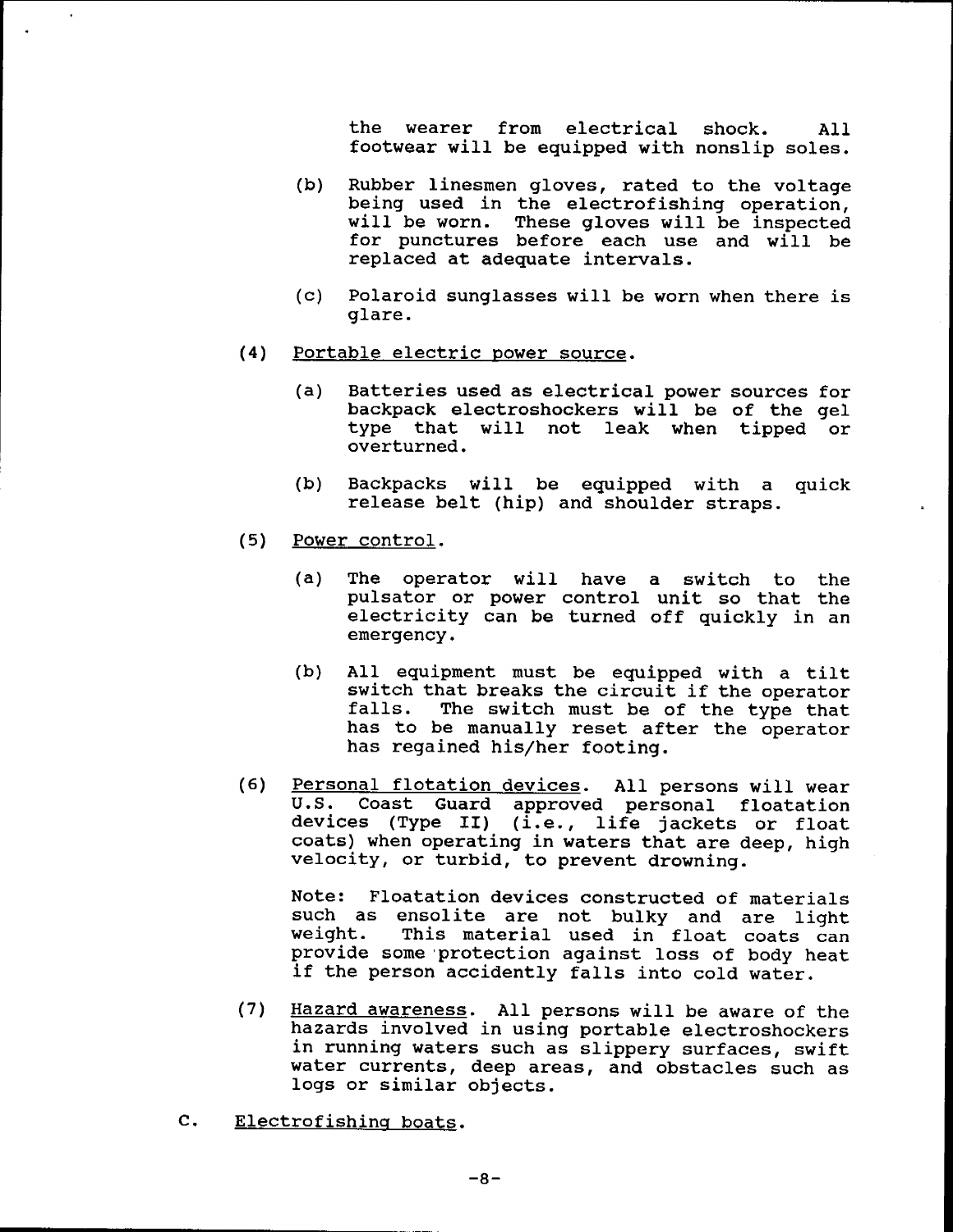- (1) Design.
	- (a) Electrofishing boats will provide adequate flotation and freeboard clearance consistent with equipment, cargo, and passenger weight when being operated. equipped to meet u.s. Coast Guard regulations.
	- (b) The boat deck will be painted with a nonslip or skid resistant coating.
- (2) Clear working space. General boat housekeeping must provide adequate working space to conduct safe Care will be exercised to prevent clutter that may result in safety hazards.
- (3) Boat inspection before each use. The boat and equipment will be visually inspected for safety by the supervisor or operator in charge prior to each use. Significant deficiencies, which could result in employee injury, will be corrected prior to operation or use of the equipment.
- (4) Controls for electrical equipment.
	- (a) Electrical amp-volt meters will be installed<br>to provide adequate monitoring of boat provide adequate monitoring electrical power equipment.
	- (b) The boat operator will be able to operate an electrical control or switch to cut the power in case of an accident.
	- (c) The netter will have a deadman switch connected to the power control circuit from the pulsator or generator source. This allows the current between the electrodes to be broken in case of an accident.
	- (d) Power control circuits will not exceed <sup>24</sup> volts.
- (5) Grounding/bonding. All metal surfaces within a<br>metal boat will be electrically connected. **Example 2012 12:20 12:20 12:20 12:20 12:20 12:20 12:20 12:20 12:20 12:20 12:20 12:20 12:20 12:20 12:20 12:20 1** grounded, and bonded to the boat hull to eliminate differences in electrical potential that may result<br>in electrical shock. The metal boat may also be The metal boat may also be used as a cathode.

To avoid possible electrolysis problems when the metal hull is being used as <sup>a</sup> cathode, zinc strips should be attached to the hull as "sacrificial<br>anodes". The electrolysis will occur on the zinc The electrolysis will occur on the zinc strips which will preserve the integrity of the hull.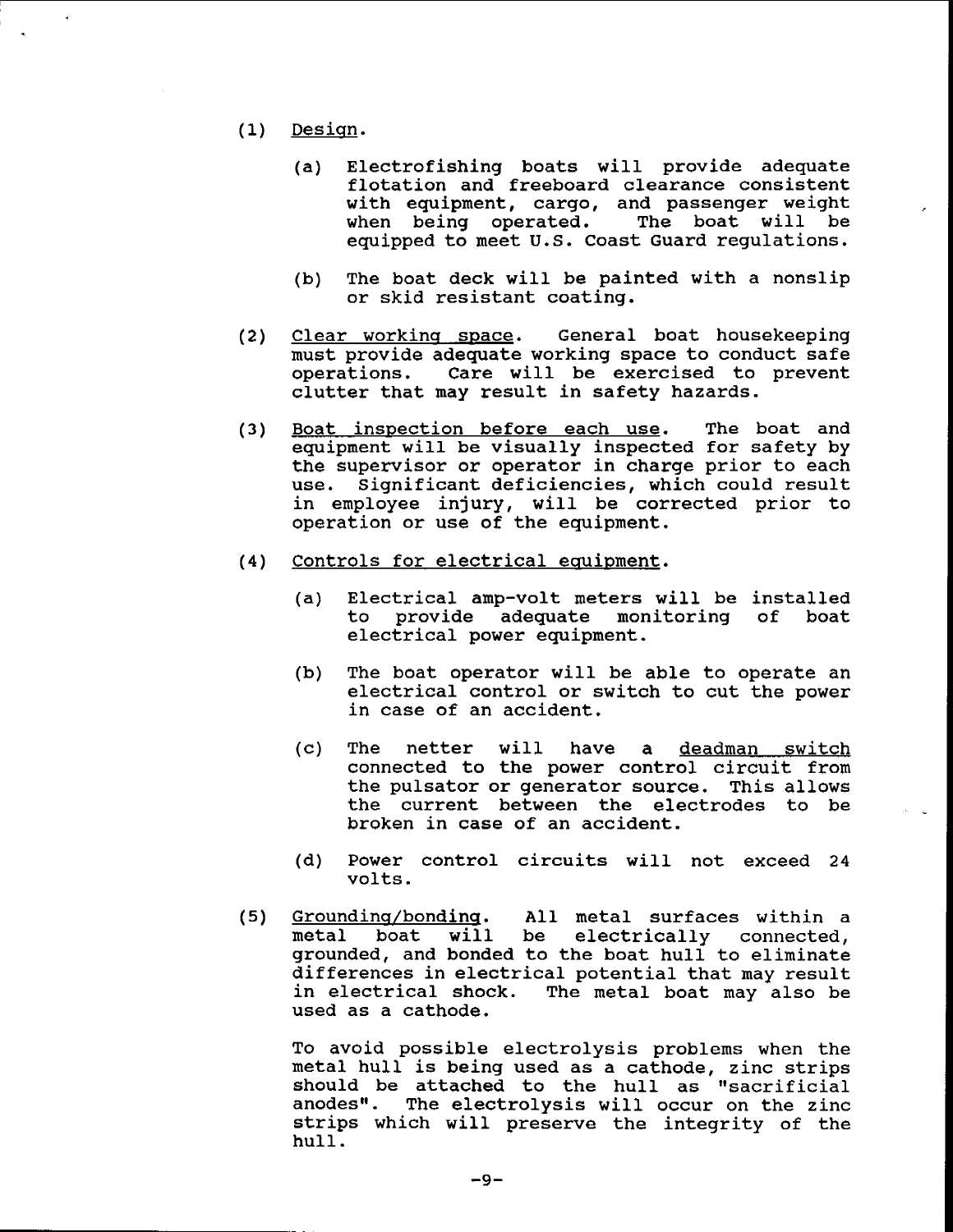- (6) Battery enclosure. An acid proof, nonmetallic enclosure and holder will be provided for wet cell batteries.
- (7) Conductor protection. All conductors may be installed in a common raceway (conduit) provided each conductor installed is continuous (without connectors, breaks, or splicing), and is connectors, breaks, or splicing), and is independently and correctly installed. All low independently and correctly installed. All low<br>voltage (24 volts or less) circuits will be<br>contained in separate raceways from those separate raceways from those containing high voltage conductors.
- (8) Auxiliary circuits. Lighting and other auxiliary<br>Exceed 24 volts. Note: 110 circuits should not exceed 24 volts. volt lamps may be used if the lamp is shielded with a nonconductive cage.
- (9) Lighting.
	- (a) When the boat is to be operated at night, adequate on-board lighting (12-24 volts) will be provided for working areas.
	- (b) Adequate lighting will also be provided while electrofishing to avoid safety hazards such as striking logs, rocks, and overhead tree branches.
- (10) Safety rails. Safety rails will be provided around the outside of the netting area and will be at least 42 inches high and be constructed of at least *i*-inch diameter heavy-walled steel pipe or 1<sup>1</sup><sub>2</sub>-inch<br>heavy wall aluminum pipe. Rails will be so heavy wall aluminum pipe. designed to withstand a 200-pound side thrust. The work deck will be covered with a nonskid material and sloped to allow drainage. The high gunnels of wooden draft boats are satisfactory as safety rails.
- (11) Fire extinguisher. Each boat will be equipped with at least one S-pound type ABC fire extinguisher mounted in a holder for easy access to the boat operator and away from high fire potential sources.
- (12) Personal floatation devices. All occupants will wear U.S. Coast Guard approved personal floatation devices at all times. Life vests that meet the requirements of Type II are designed to turn an unconscious person in the water from a face downward position to a vertical or slightly backward position. Float coats may provide some protection against the loss of body heat if the person were to accidentally fall into cold water.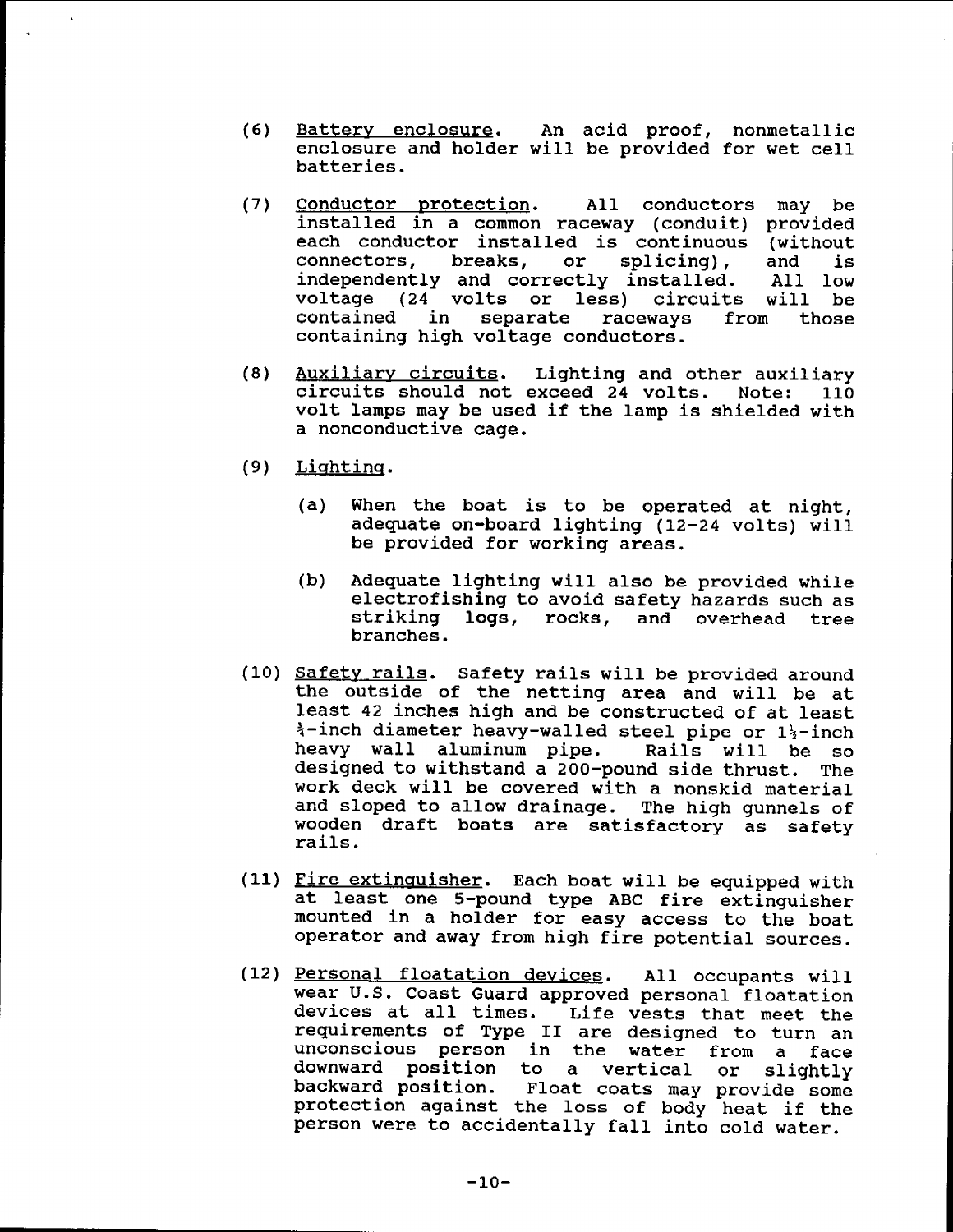- (13) Standard safety equipment.
	- (a) Hip boots will be worn so they can be easily removed in case the boat capsizes.
	- (b) RUbber chest waders will also be worn when necessary in order to remain dry as protection against electrical shock.
	- (c) Rubber gloves will be worn that are rated above the voltage being used. These will be inspected before each use and replaced at adequate intervals.
	- (d) Polaroid-type sunglasses will be worn to reduce glare from the water.
- (14) Color coding / labeling of significant hazards. To ensure visibility, the color red will be used to identify fire extinguishers, safety cans, and stop<br>buttons for electrical equipment. The color buttons for electrical equipment. fluorescent orange will be used to identify all other safety switches.

We do hereby certify that the foregoing Ordinance #07/94 was duly presented and adopted by Resolution #1153/94, by a vote of 4 for, o against, <sup>0</sup> silent, with <sup>a</sup> quorum of <sup>5</sup> being present at <sup>a</sup> Special Meeting of the Fond du Lac Reservation Business Committee held on April 25, 1994, in Duluth, Minnesota.

GBLBGCorpel)

(Titu) Nepe<br>Peter J. Defog, Sec. /Treas.

**811600422**

J.